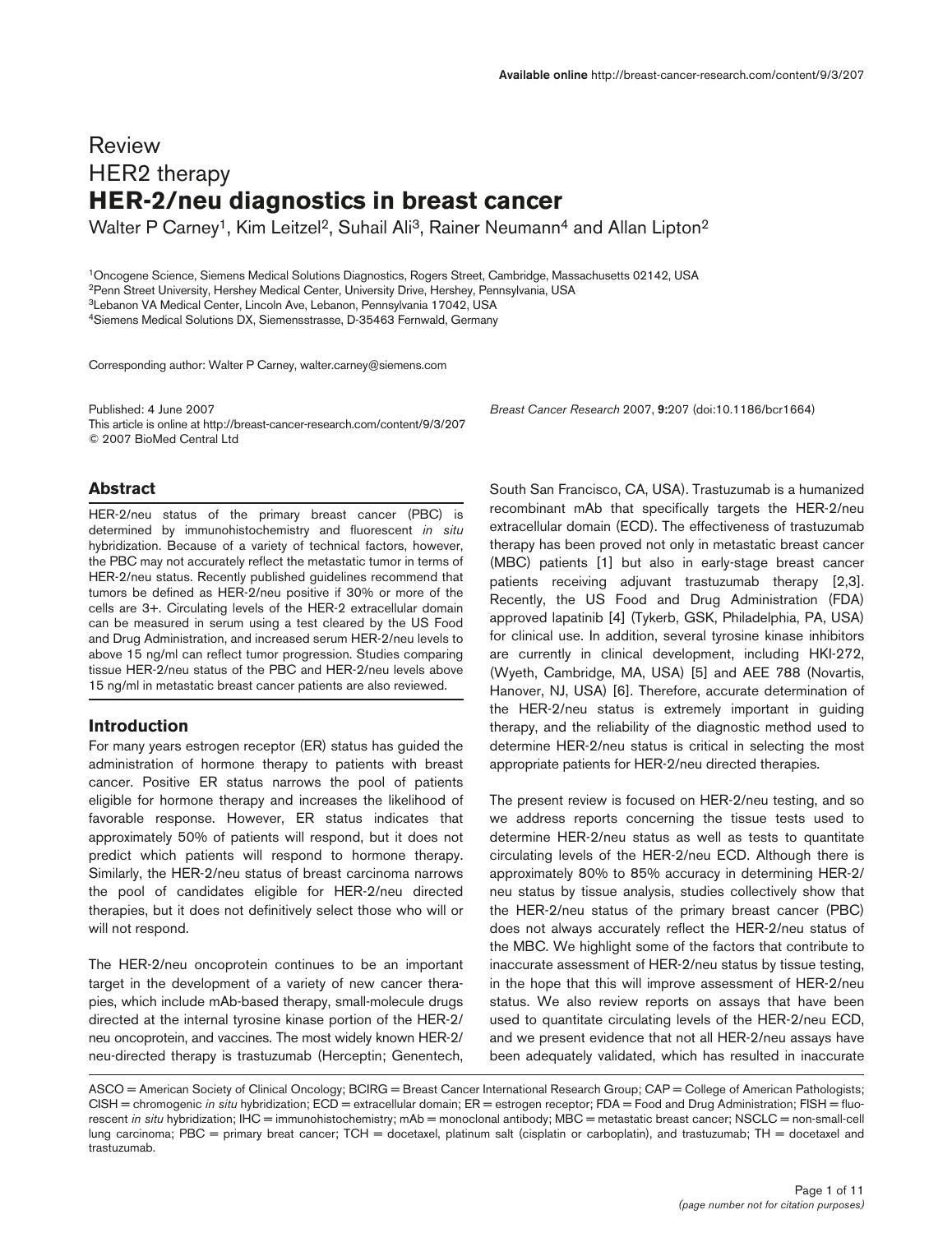data and uncertainty in the value of measuring the ECD of the HER-2/neu oncoprotein. We describe studies that measure the HER-2/neu ECD in the serum of MBC patients and discuss evidence that increasing serum levels reflect tumor progression whereas decreasing levels reflect response to therapy or stable disease. We also review current thinking on the potential clinical utility of measuring circulating ECD in MBC and speculate on future applications.

# **Tissue methods used to determine HER-2/neu status**

Reports published during the past several years have demonstrated that HER-2/neu tissue status can routinely be assessed using two methods: immunohistochemistry (IHC), which measures over-expression of the HER-2/neu full-length oncoprotein (p185); and fluorescent *in situ* hybridization (FISH), which measures the number of HER-2/neu gene copies [7]. A third tissue method (not yet approved by the FDA) that is growing in popularity is known as chromogenic *in situ* hybridization (CISH) [8]. CISH also measures gene amplification and has several technical advantages over FISH. All three tissue tests are performed on breast cancer tissue that has been formalin fixed and embedded in paraffin, and findings are reviewed by trained pathologists to determine HER-2/neu status.

There are two FDA-approved IHC tests for determining HER-2/ neu status: Herceptest (DAKO, Carpeteria, CA, USA), which is a polyclonal antibody; and CB11 (Pathway, Ventana Medical Systems, Tucson, AZ, USA), which is a mAb. Most laboratories employing IHC generally use either Herceptest or CB11 to measure the level of p185 expression on breast cancer cells. To assess HER-2/neu status, a pathologist will determine the percentage of tumor cells that stain with a 3+ intensity. In National Comprehensive Cancer Network guidelines reported in 2006 by Carlson and coworkers [7], at least 10% of tumor cells must stain 3+ by IHC for a patient to be designated HER-2/neu positive. However, in a recent 2007 joint report from the American Society of Clinical Oncology (ASCO) and the College of American Pathologists (CAP), it was recommended that patients be considered HER-2/neu positive only if more than 30% of the tumor cells stain 3+ by IHC [9]. It is interesting to note, however, that HER-2/neu positivity can depend on the antibody used to assess HER-2/neu status. For instance, Fornier and coworkers [10] reported that 95% of patients evaluated using mAb CB11 were found to be 2+/3+, but in the same report they found that 84% of patients evaluated using the polyclonal Herceptest antibody were 2+/3+. Such variation in tissue results has important implications for patients with tumors that are potentially treatable with trastuzumab and chemotherapy.

The FISH method directly measures the number of HER-2/ neu genes, and when there is an increase in the number of genes compared with normal it is referred to as 'gene amplification'. FISH testing results are semiquantitative and

are based on the average ratio of HER-2/neu signals to CEP 17 signals in nonoverlapping interphase nuclei of the lesion. Three FISH tests are FDA-approved for selecting patients for treatment with trastuzumab. The Path Vysion (Vysis Inc., Downers Grove, IL, USA) test requires a ratio (HER-2/neu to CEP 17) of 2.0 or greater for the sample to be considered amplified. The INFORM test (Ventana Medical Systems) requires that at least 5.0 gene copies of HER-2/neu be present if a sample is to be considered amplified. The third HER-2/neu FISH test (DAKO) requires a ratio (HER-2/neu to CEN 17) of at least 2.0 for a sample to be considered amplified.

Although IHC and FISH methods are strongly correlated to histologic tissue, evaluation of tumor morphology by FISH is difficult. However, the limitations of FISH were recently improved upon by CISH. The latter technology visualizes the amplification product along with morphologic features using a peroxidase reaction, results can be viewed using a standard light microscope, and CISH is cheaper and can be stored as a permanent record. A majority of studies report concordance between FISH and CISH of 83% to 100%, which is leading to CISH gaining popularity in the research setting, but it is not yet FDA approved for selecting patients for trastuzumab therapy [7-9].

# **Variation in tests used to establish HER-2/ neu status**

Despite considerable efforts devoted to standardizing methods to determine HER-2/neu status by IHC or FISH, there are still several conditions that result in false-positive or false-negative results. Over the past few years numerous reports have been published identifying discrepancies between Herceptest and CB11, between IHC and FISH, and between FISH and CISH, as well as discrepancies between the various IHC and FISH methods from different manufacturers. Because all three tests use fixed tumor tissue, there are several sources of potential error. For instance, the HER-2/ neu epitope can be destroyed by formalin fixation and many years of storage. In many cases the primary tumor is removed, formalin fixed, embedded in paraffin, and stored until the time of recurrence. Therefore, antigen loss may occur in up to 20% of HER-2/neu positive samples. Several other conditions can contribute to false-positive or false-negative IHC results, including tissue processing, reagent variability, antigen retrieval methods, scoring interpretation, tumor heterogeneity, and the semiquantitative nature of the test [7-12].

# **Discrepancies in HER-2/neu status can be laboratory dependent**

In a 2006 report by Perez and coworkers [11], HER-2/neu status determined by IHC and FISH were compared between local pathology laboratories and central laboratories. A high degree of discordance was found to exist between HER-2/ neu testing in the local laboratory and that in the central laboratory. However, in cases of discordance between local and central laboratories, there was a high degree of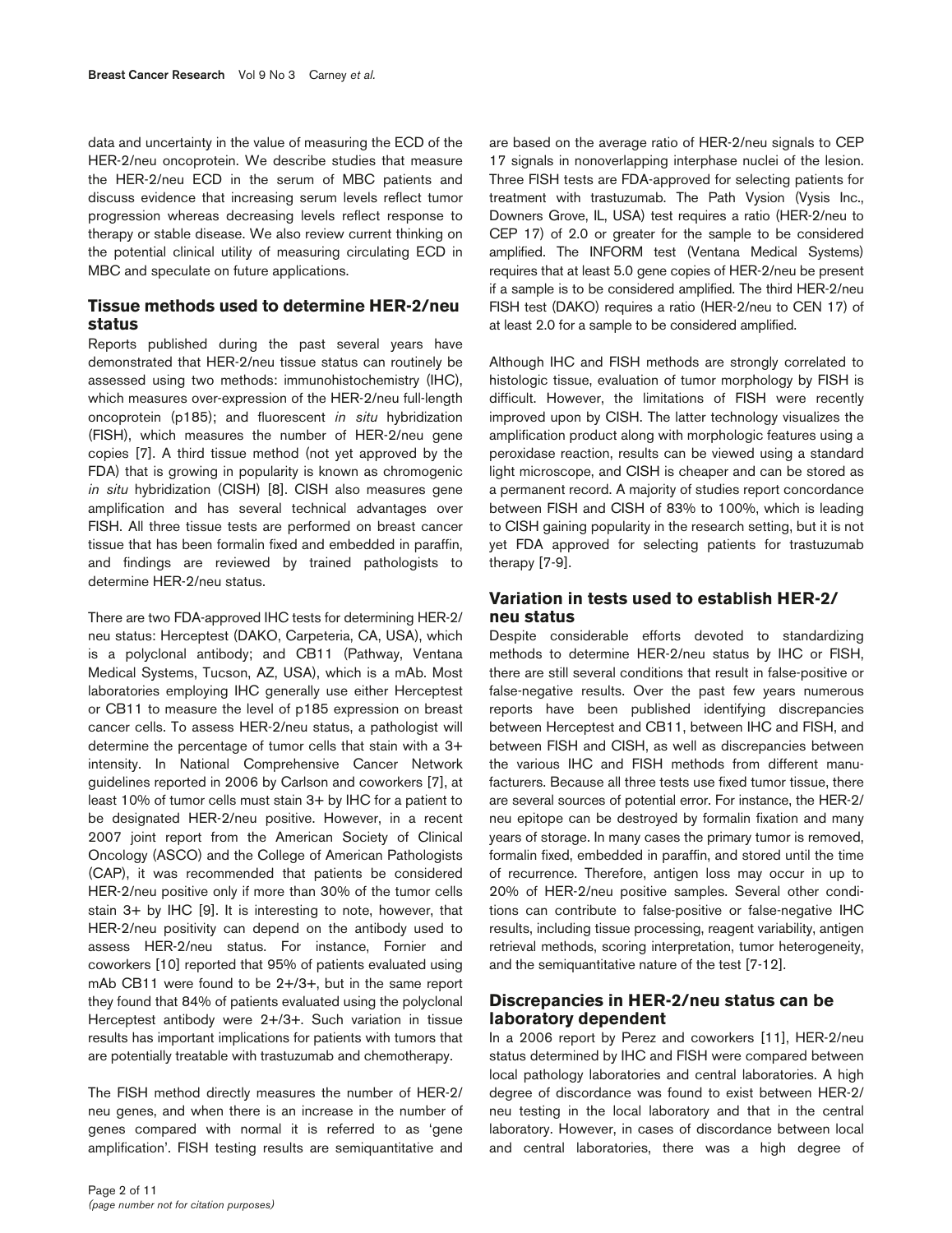agreement between the central laboratory and reference laboratories. These results support the importance of using high-volume experienced laboratories to determine HER-2/ neu status. Similarly, Reddy and coworkers [12] concluded that use of high-volume HER-2/neu testing reference laboratories will improve the process of selecting patients who are likely to benefit from trastuzumab by accurate determination of HER-2/neu status.

# **Comparison of HER-2/neu status: primary tumor versus metastatic tumor**

Currently, treatment of MBC patients with HER-2/neu positive tumors is based on HER-2/neu status derived from the primary tumor, which was generally removed many years previously and stored as paraffin-embedded blocks. In a 2005 report by Zidan and coworkers [13] it was pointed out that HER-2/neu status of the primary tumor may not accurately reflect the HER-2/neu status of the metastatic tumor, and that this should be taken into account when making treatment decisions. Those investigators demonstrated 14% discordance between primary and metastatic tumors by IHC. Twelve per cent (7/58) of the patients were HER-2/neu positive in the metastatic tumor yet negative in the corresponding primary tumor. Interestingly, three of the seven patients who were HER-2/neu negative in the primary tumor but positive by IHC in the metastatic tumor responded to trastuzumab-based therapy. The references list of that report directed us to several other papers comparing HER-2/ neu status, as determined using IHC and FISH, between primary breast tumor and metastatic tumor from the same patient. Evidence supporting the observation that a primary breast tumor can be HER-2/neu negative while the metastatic tumor can positive is illustrated below with a few examples.

Edgerton and coworkers [14], employing IHC and FISH, reported 20% discordance between the primary and metastatic tumor, which was due to normal HER-2/neu expression in the primary tumor and HER-2/neu overexpression in the metastatic tumor. Gancberg and colleagues [15] compared HER-2/neu status of the primary breast tumor with that of at least one distant metastatic tumor in 107 patients using both IHC and FISH. There was a 6% (6/100) rate of discordance with IHC between the primary and metastatic tumor. In the six cases of discordance, there was greater HER-2/neu staining in the metastatic tumor tissue than in the primary tumor tissue. By FISH analysis, 7% (5/68) of the cases were discordant. Three of the five discordant patient specimens exhibited amplification in the metastatic tumor but not in the primary tumor. It was also reported that if all metastatic tumor sites were included in the analysis, then the HER-2/neu positive metastatic tumors with a corresponding negative primary tumor were more frequent than the converse, suggesting that HER-2/neu expression in primary tumors might represent an underestimation of reality. In another study [16], 80 paired primary tumors and metastatic tumors from the same patients were evaluated for HER-2/neu

expression using tissue tests. A change from HER-2/neu negative status in the primary tumor to HER-2/neu positive status in the metastatic tumor occurred in 17% of cases. In a study conducted by Regitnig and coworkers [17] there was a 48% rate of discordance between primary and metastatic tumor when 31 paired samples were evaluated by both IHC and FISH. However, the 48% discordance rate included changes from 0 to  $1+$  or 0 to  $2+$  by IHC; in four cases was conversion to 3+ observed, yielding a discordance rate of 13.5%. In the 17 samples assessed by FISH, the discordance rate was 25%.

Collectively, these reports strongly support the contention that HER-2/neu status can be different between the primary and metastatic tumor from the same patient when they are evaluated using the standard tissue methods of IHC and FISH. They provide evidence that there exists a population of patients who are HER-2/neu negative in the primary tumor yet HER-2/neu positive in the metastatic tumor sample. Although this may be a small population of patients (in the 10% to 30% range), it is clearly of concern that these patients may not be eligible for trastuzumab therapy based on the initial tissue test. The overall message from Zidan and coworkers [13] is the recommendation that the discordance in tissue results be taken into consideration when making treatment decisions.

#### **Guidelines to define HER-2/neu positive status**

A recent report by Carlson and coworkers [7] presents the recommendations of a multidisciplinary panel of 24 experts on how to determine HER-2/neu status accurately. According to those recommendations, an IHC score of 0 or 1+, an average HER-2/neu gene/chromosome 17 ratio of less than 1.8, or an average number of HER-2/neu gene copies/cell of four or fewer (as determined by FISH) is considered to represent HER-2/neu negative status. An IHC score of 3+, an average HER-2/neu gene/chromosome 17 ratio of greater than 2.2 by FISH, or an average number of HER-2/neu gene copies/cell of six or more is considered to represent HER-2/ neu positive status. A tumor with an IHC score of 2+ should be tested by FISH. Tumor samples with an average HER-2/ neu gene/chromosome ratio of 1.8 to 2.2, or an average number of HER-2/neu gene copies/cell in the range from more than four to fewer than six are considered to be borderline.

However, a 2007 report published in the *Journal of Clinical Oncology* [9] provided guidelines from members of both ASCO and CAP on improving the accuracy of HER-2/neu testing in invasive breast cancer; the report also summarized the utility of HER-2/neu as a predictive marker. This publication also reported that approximately 20% of current HER-2/neu tissue testing results may be inaccurate. The authors concluded that when carefully validated tissue testing is performed, the available data do not clearly demonstrate the superiority of either IHC or *in situ* hybridization as a predictor of benefit from anti-HER-2/neu therapy. Overall, the panel recommended that HER-2/neu status be determined for all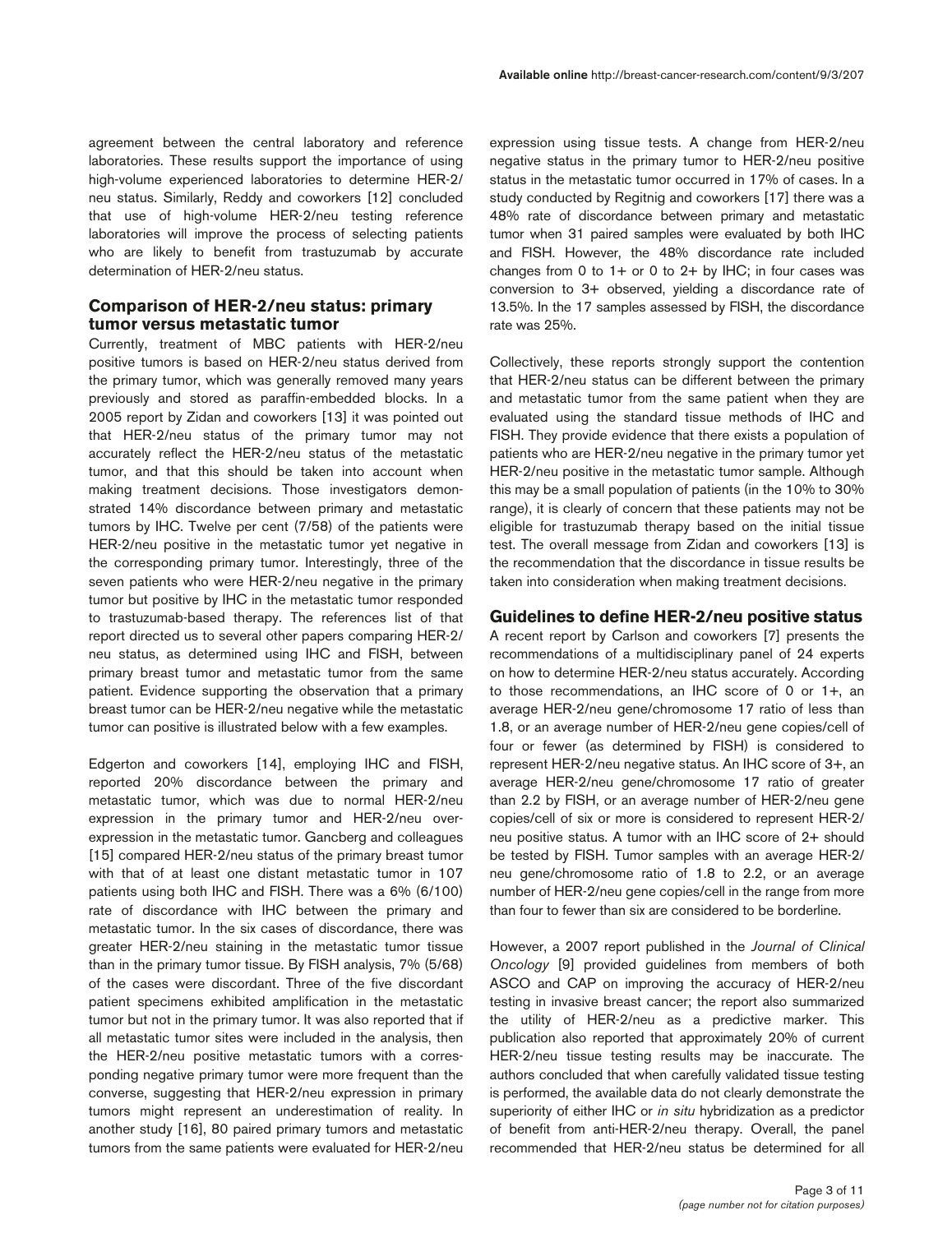invasive breast cancer patients and that a testing algorithm that relies on accurate, reproducible test performance, including newly available tests such as CISH, be considered.

In these more recent recommendations, a positive HER-2/ neu result is defined as IHC staining of 3+ (uniform, membrane staining) in more than 30% of invasive tumor cells. A FISH result of more than six HER-2/neu gene copies per nucleus or a FISH ratio of HER-2/neu gene signals to chromosome 17 signals of more than 2.2 also indicate HER-2/neu positivity. A negative result is an IHC staining of 0 or 1+, or a FISH result of fewer than four HER-2/neu gene copies per nucleus, or FISH ratio of less than 1.8. Equivocal results require additional action to arrive at a final determination. It was recommended that, to perform HER-2/ neu testing, laboratories should demonstrate 95% concordance with another validated test for positive and negative assay values. The panel strongly recommended validation of laboratory assay or modifications, use of standardized operating procedures, and compliance with new testing criteria, to be monitored with the use of stringent laboratory accreditation standards, proficiency testing, and competency assessment. The panel recommended that HER-2/neu testing be done in a laboratory accredited by the CAP or in a laboratory that meets the accreditation and proficiency testing requirements set out by the document [9].

# **Circulating levels of HER-2/neu extracellular domain in metastatic breast cancer patients**

Many studies have established that the ECD of the p185 HER-2/neu is a p97-115kDa fragment that can be released from normal or cancer cells and can be reproducibly and accurately measured in serum using a test (for review, see Carney and coworkers [18]) referred to as serum HER-2/neu. The test was first cleared by the FDA in September 2000 on an automated platform (Immuno-1) and in the microtiter plate format (Siemens Medical Solutions Diagnostics, Tarrytown, NY, USA). Studies have demonstrated a strong correlation between the automated and the manual HER-2/neu tests [19]. In 2003, the serum HER-2/neu test was also cleared for use on another automated platform, namely the ADVIA Centaur (Siemens Medical Solutions Diagnostics). The serum HER-2/neu test is currently available in both a manual and an automated platform (Siemens Medical Solutions Diagnostics) [20]. In addition to the test receiving FDA clearance, a set of high, medium, and low HER-2/neu controls to quality control the assay and the results were also cleared by the FDA. It should be noted that clearance by the FDA not only requires a considerable amount of validation conducted in clinical samples but it also requires documentation to prove reproducibility of samples as well as the reproducibility in the manufacture of multiple lots of reagents. This is often what is missing in homebrew assays and those for research use only.

The HER-2/neu test cleared by the FDA is intended to measure HER-2/neu ECD quantitatively in serum of women

with MBC. The use of the HER-2/neu test is indicated for follow up and monitoring of patients with MBC whose initial serum HER-2/neu value is above 15 ng/ml. HER-2/neu values should be used in conjunction with information available from clinical and other diagnostic procedures in the management of MBC. The clinical utility of the serum measurement of HER-2/neu as a prognostic indicator for early recurrence and in the management of patients on immunotherapy regimens has not been fully established. A patient has an elevated serum HER-2/neu level if it is above 15 ng/ml. The upper limit of normal, defined as the lowest concentration that exceeds 95% of the values for normal healthy premenopausal and postmenopausal women, was determined as part of the data submitted to the FDA. The patient population included 121 serum samples from healthy premenopausal women and a total of 120 serum samples drawn from healthy postmenopausal women. In the population of 241 healthy women, 95% of the serum HER-2/ neu values were found to be below 13.37 ng/ml. There was no significant difference in the HER-2/neu values between 121 premenopausal and 120 postmenopausal women. Based on this same population, the upper limit of normal was defined as the mean plus two standard deviations, which was 14.78 ng/ml, and 15 ng/ml was defined as the normal cutoff value. Any HER-2/neu values equal to or above 15 ng/ml are considered elevated.

Since the introduction of this test as an *in vitro* diagnostic in 2000, many studies have monitored serum HER-2/neu levels in serial samples of MBC patients; these show that increases and decreases in serum HER-2/neu levels correlate with the clinical course of disease [21-24]. For example, Cook and coworkers [21] monitored 103 MBC patients who received various regimens of hormonal or chemotherapy, and demonstrated that changes in serum HER-2/neu levels reflected changes in the clinical course of disease. There was an 88.6% concordance between increasing levels of serum HER-2/neu reflecting disease progression and decreasing levels reflecting therapy response or stable disease. Schippinger and colleagues [22] monitored serum HER-2/ neu levels in approximately 3,000 serum samples from 286 MBC patients receiving either hormone therapy or chemotherapy, or both. They showed that changes in serum HER-2/ neu levels paralleled the clinical course of disease. In addition, they found that those patients in whom serum HER-2/neu level was continuously elevated to above 15 ng/ml for the entire course of disease had significantly worse overall survival than did patients whose serum HER-2/neu levels were continuously below 15 ng/ml. As part of the FDA clearance procedure, it was found that a 20% difference from sample to sample was necessary for the manual microtiter format, whereas a 15% difference from point to point was necessary to obtain statistically significant data [19,21].

An earlier review of the literature [18], which included the vast majority of publications measuring HER-2/neu, showed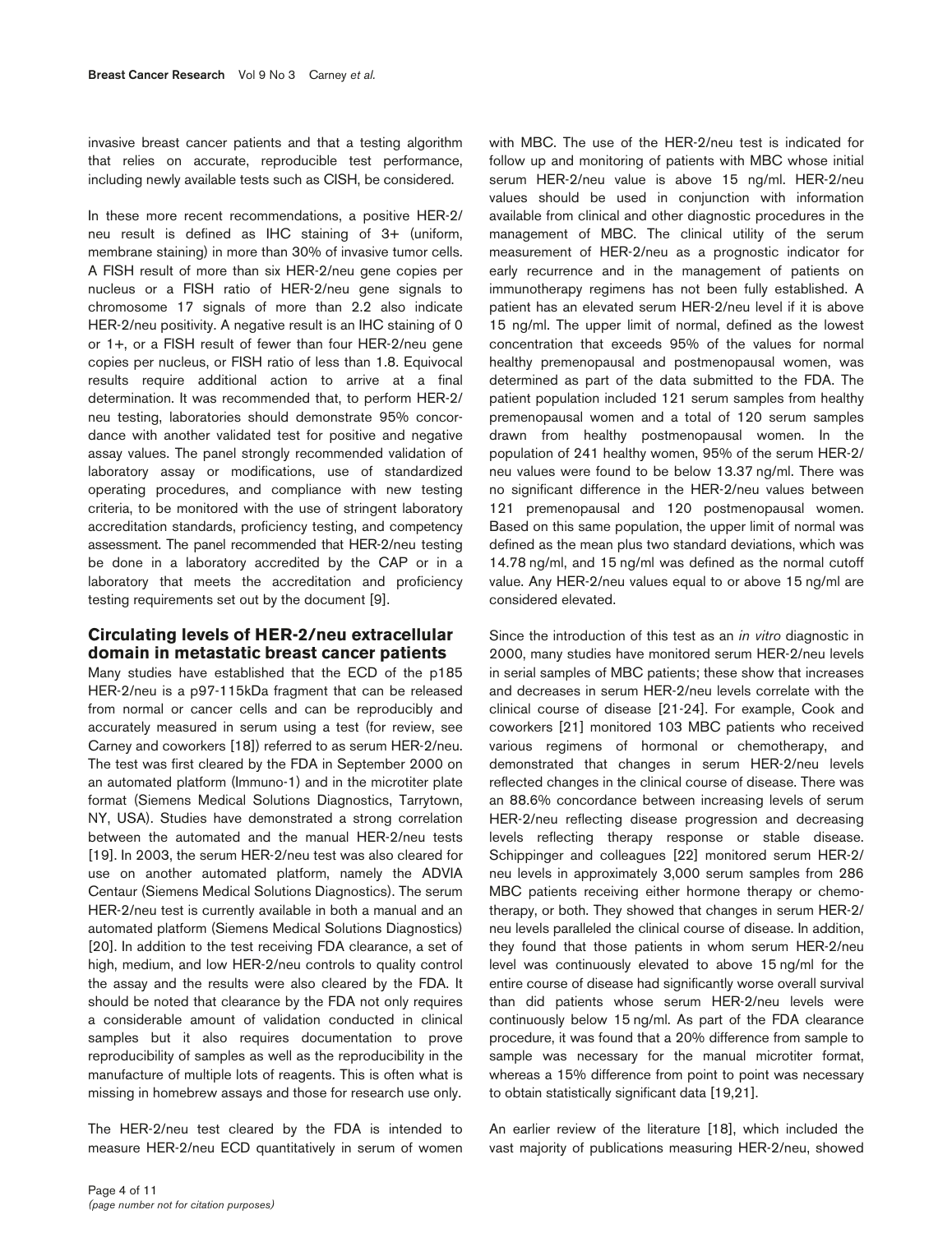that 23% to 80% (mean 43%) of MBC patients had HER-2/ neu levels above the control population included in each study. In contrast, 0% to 38% (mean 18.5%) of PBC patients had HER-2/neu levels above those of the corresponding control individuals. The wide range of serum HER-2/neu values reported may be due to the lack of enzyme-linked immunosorbent assay standardization that occurred in the early days of HER-2/neu testing and before the FDA test cleared 15 ng/ml as the cutpoint. Most of the early studies measuring HER-2/neu levels in control individuals and patients used research or homebrew assays without standardization or diagnostically approved methods of validation. More recent reports using the FDA cleared test for serum samples found a higher percentage of patients with elevated HER-2/neu levels. Potential reasons for this are described below.

# **Comparison of tests that measure the circulating HER-2/neu extracellular domain levels**

It is important when measuring levels of any circulating marker with clinical importance that strict assay development guidelines be implemented and that the assay be well validated and characterized from a quality point of view. Before the decision by the FDA to clear the serum HER-2/ neu test with a standardized cutpoint of 15 ng/ml, many reports used different research assays with various, uncharacterized antibody specificities, calibrators, and cutoff values to measure circulating HER-2/neu level. For instance, in a previous review [18] it was shown that there were 21 references to the Triton-Ciba-Chiron HER-2/neu assay but 11 different cutoffs, ranging from 5 to 30 units/ml or from 120 or 450 fmol/ml. We found five references to the Nicherei assay, three references to the Calbiochem or the Oncogene Research Products assay, three references to the Dianova assay, and two references to the Bender assay. We could not find any references that described antibody specificities or standardization of these assays, and neither were the findings compared with standardized results. All of the assays mentioned above were available for research use only, which means that the performance characteristics of the assay had not been determined. Unlike FDA-cleared *in vitro* diagnostic products, there are no manufacturing guidelines for research use only products, which often results in inconsistent findings.

The Bender assay was claimed to measure circulating soluble p185, but there has never been been a scientific report of a circulating full-length p185 and neither does the manufacturer present data to support the claim. It has clearly been shown that the circulating fragment is a p97-115kDa, and so it is unclear what the manufacturer meant by 'circulating soluble p185'.

In a study published in 1998 [25], using a homebrew HER-2/ neu assay and mAb 4D5 as the capture reagent, it was reported that 259 out of 443 (58%) patient sera did not have measurable circulating HER-2/neu levels. In contrast, reports using the FDA-cleared serum HER-2/neu test reported that all individuals tested, both normal (male and female) and cancer patients, had some level of circulating serum HER-2/ neu. In a 1999 report [26], using the same enzyme-linked immunosorbent assay based on mAb 4D5, baseline serum concentrations of the circulating HER-2/neu were below the detectable concentration in 73 out of 191 patients (38%). The article concluded that no significant correlation could be demonstrated between shed HER-2/neu concentrations and patient response status. However, the conclusions were based on data from a nonvalidated immunoassay with no standardization, and no references demonstrating the specificity of the research assay were presented. However, an explanation for these results can be derived from a report by Wong and Mass [27] presented at the ASCO 2000 annual meeting. In the report they compared the homebrew mAb 4D5 assay with the FDA-cleared test. The poster compared serum samples from the same MBC patients using both the mAb 4D5-based assay and the FDA-cleared assay. The authors concluded that the mAb 4D5 assay was not as sensitive as the FDA-cleared assay, which helps explain the results reported by the above-cited studies as well as other studies using the homebrew mAb 4D5 assay [25,26].

In a similar abstract published in 2004 at the annual ASCO meeting [28], Leyland-Jones and coworkers reported on a study in which they measured HER-2/neu levels in 366 cancer patients, again using the homebrew mAb 4D5 assay. Included was a combination of stage 2 and stage 3 breast cancer patients and patients with non-small-cell lung carcinoma (NSCLC). In the study it was concluded that no obvious relationship existed between baseline HER-2/neu levels and patient response, and in all cases the levels dropped with antiproliferative therapy. Of the 366 patients included in the 2004 poster, 103 patients were from the NSCLC study. Combining breast cancer and NSCLC with stage 2 and 3 cancer studies does not seem appropriate in light of the FDA cleared indication for patients with MBC. Despite the abstract and poster presented in 2000 by Wong and coworkers [27] showing that the 4D5 assay had less analytical sensitivity than the FDA-cleared assay, the authors of the 2004 ASCO poster used the homebrew 4D5 assay.

In addition, the FDA assay is cleared for monitoring patients with values above 15 ng/ml. In the 2004 poster by Leyland-Jones and coworkers [28], conclusions were also based on plotting values below 15 ng/ml. To date, these data have not been published in a peer-reviewed journal.

In summary the homebrew, mAb 4D5 assay is not indicated for use in NSCLC patients or for measuring serial values below 15 ng/ml. Given the nature of the mAb 4D5, being a homebrew assay, and therefore the potential for high coefficients of variation, it is questionable whether differences in values below 15 ng/ml are accurate or statistically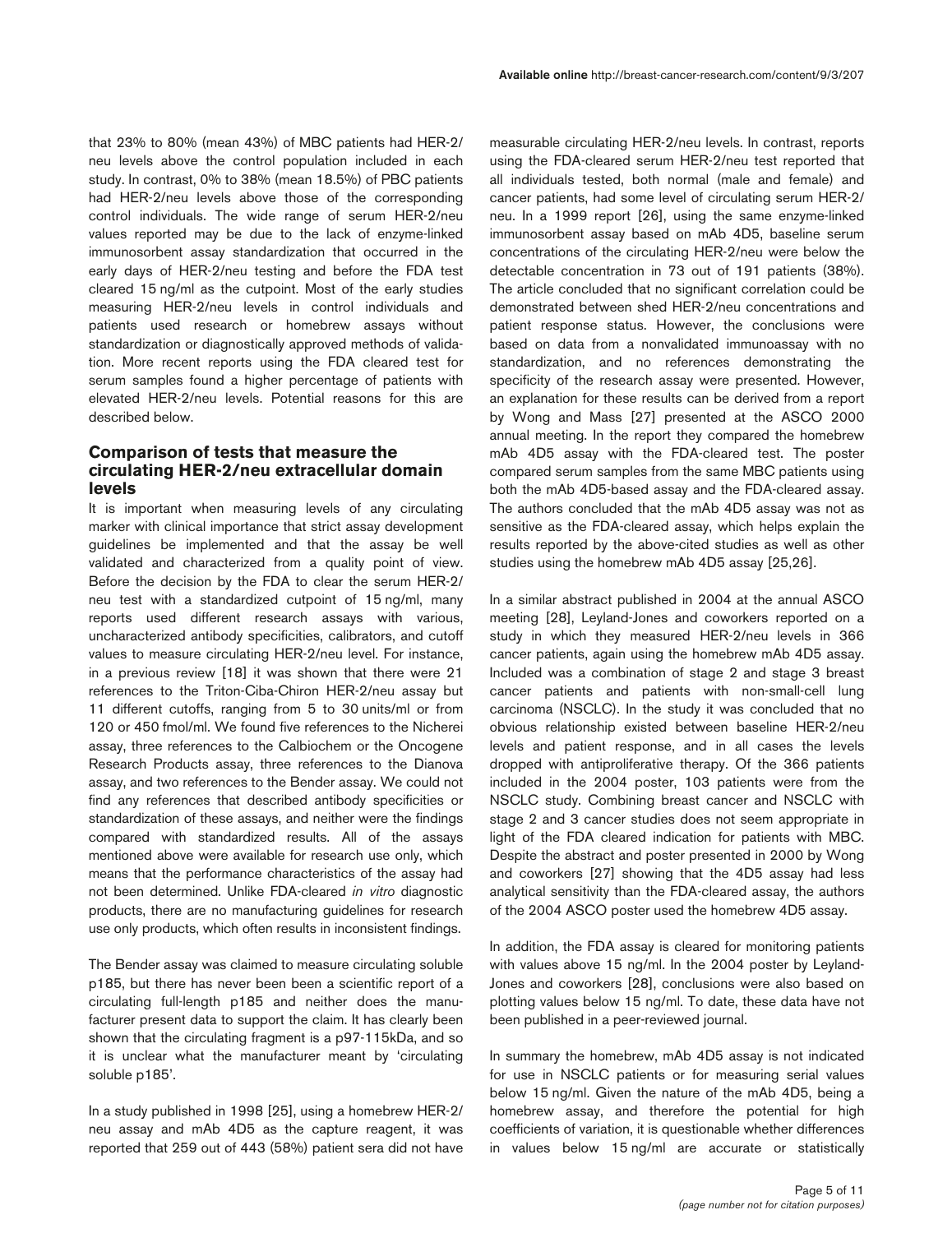significant. Therefore, the findings and conclusions reported in the articles cited [25-27] that used a nonstandardized and unvalidated assay, which has been shown to be less sensitive than the FDA-cleared test, should be viewed with caution, especially in light of the numerous reports employing the FDA-cleared serum HER-2/neu assay and the reproducible finding of a 15 ng/ml cutoff.

# **Trastuzumab-treated metastatic breast cancer patients and serum HER-2/neu levels**

Schondorf and coworkers [23] and Esteva and colleagues [24] evaluated patients with MBC who were treated with trastuzumab-based therapies (trastuzumab plus various combinations of chemotherapy); these patients were found to exhibit serial changes in serum HER-2/neu levels that correlated with clinical course of disease. In addition, reports by Köstler and coworkers [29] and Esteva and colleagues [30] illustrated that changes in serum HER-2/neu level paralleled the clinical course of disease, and in some cases changes in serum HER-2/neu levels preceded changes in clinical course of disease. Collectively, studies in which patients were treated with hormone therapy, chemotherapy, or trastuzumab/chemotherapy indicate that serial changes in serum HER-2/neu levels paralleled changes in the clinical course of disease [20-24].

The report by Köstler and coworkers [29] also demonstrated that a significant decrease in serum HER-2/neu level from the pretreatment baseline to 30 days after treatment was an early predictor of outcome with trastuzumab therapy. Subsequent reports from Esteva [30], Fornier [10], and Tse [31] and their colleagues supported the observation that a significant decrease in serum HER-2/neu from pretreatment level to 30 days after treatment was a predictor of outcome to trastuzumab therapy.

Because these earlier reports found different cutoff levels, Ali and coworkers [32] coordinated a multicenter/multinational study of 307 MBC patients that monitored changes in serum HER-2/neu levels during trastuzumab-based therapies. The data were presented at the 2006 San Antonio Breast Cancer Conference in abstract form. Serum HER-2/neu levels at baseline were compared with serum HER-2/neu levels from blood drawn at a median of 30 days after trastuzumab initiation. Patients who did not achieve a greater than 20% decline in serum HER-2/neu levels had a lower response rate, shorter duration of response, shorter time to progression, and decreased overall survival compared with those patients who did achieve a decline of more than 20%. A report by Kashiwaha and coworkers [33] presented as a poster at the 2006 San Antonio Breast Cancer Conference also supported that a decline in serum HER-2/neu level by 20% predicts outcome with trastuzumab-based therapies. However, the number of patients included in the study was not defined. These observations may be clinically useful in stratifying patients with a lower probability of optimal response to

trastuzumab and chemotherapy, and therefore these findings may be exploited to identify candidates for additional HER-2/neu-directed therapies such as the tyrosine kinase inhibitors [4-6].

#### **Monitoring metastatic breast cancer patients receiving lapatinib**

Lapatinib (Tykerb, GSK, Philadelphia, PA, USA) is an oral dual tyrosine kinase inhibitor that targets HER-2/neu and epidermal growth factor receptor positive tumors in MBC. It was recently approved by the FDA for use in combination with capecitabine for the treatment of patients with advanced breast cancer or MBC whose tumors over-express HER-2 and who have received prior therapy with an anthracycline, a taxane, and trastuzumab.

At the 2004 ASCO meeting, Blackwell and coworkers [34] reported that a decrease in serum HER-2/neu levels at 4 and 8 weeks after initiation of lapatinib correlated with response to therapy and was an early indicator of clinical response. Additional studies are currently being evaluated to confirm these findings.

# **Serum HER-2/neu levels and clinical outcome**

Some studies have suggested that clinical outcomes can be improved by maintaining serum HER-2/neu levels below 15 ng/ml. For instance, Schippinger and coworkers [22] reported results in 286 MBC patients; they found that those individuals with continuously elevated (>15 ng/ml) serum HER-2/neu levels had a significantly poorer survival after disease recurrence than did patients with HER-2/neu levels continuously or temporarily below 15 ng/ml. A decrease in elevated serum HER-2/neu levels to under 15 ng/ml or levels continuously below 15 ng/ml during the course of disease correlated with significantly longer survival. In a 2005 report by Lipton and coworkers [35], it was shown that an increase in serum HER-2/neu level to above 15 ng/ml at the time of disease progression on first-line hormone therapy correlated with significantly shortened survival. The median survival from initiation of therapy was 47.8 months for patients whose serum HER-2/neu level was continuously below 15 ng/ml. In those patients who exhibited an increase in serum HER-2/ neu at the time of disease progression, the median survival was 26.5 months. The survival of patients in whom serum HER-2/neu level changed from under 15 ng/ml to greater than 15 ng/ml did not differ significantly from the survival of patients whose serum HER-2/neu level was above 15 ng/ml from the start of therapy (median 20.8 months). Survival from the time of disease progression was longest (28.1 months) for those patients whose serum HER-2/neu level remained under 15 ng/ml, and it was shortest (12.5 months) for those patients whose serum HER-2/neu level remained elevated to above 15 ng/ml. However, patients whose serum HER-2/neu level changed from below 15 ng/ml to above 15 ng/ml had a median survival of 15.2 months.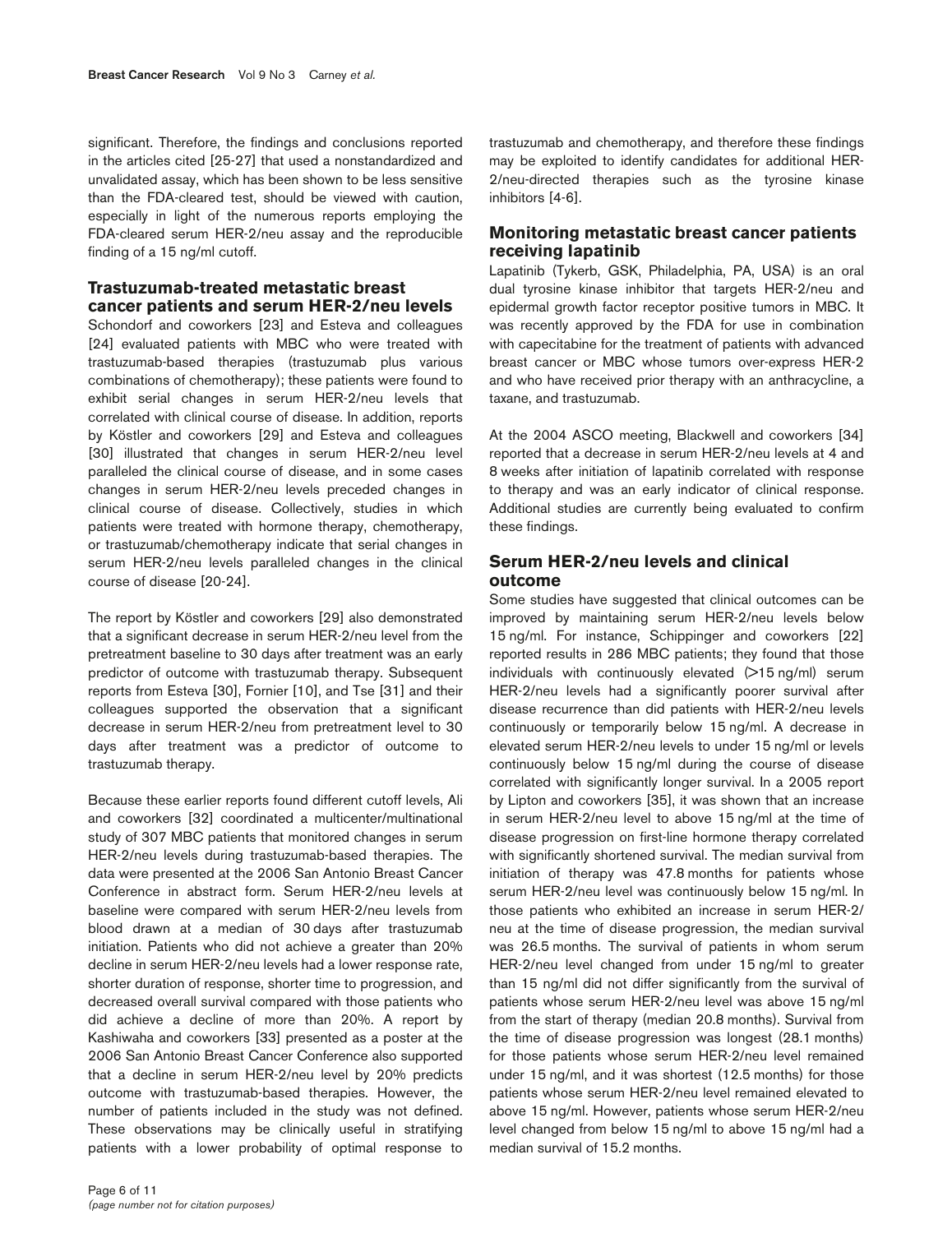In the multicenter study conducted by Ali and coworkers [32], it was found that patients who had a serum HER-2/neu level continuously below 15 ng/ml had an overall survival of more than 1,000 days, whereas those patients whose serum HER-2/ neu level was continuously above 15 ng/ml had an overall survival of only 618 days. In patients who started therapy with a serum HER-2/neu level above 15 ng/ml but which declined to below 15 ng/ml during therapy, the overall survival was in excess of 1,000 days and similar to that in the patients whose serum HER-2/neu level remained below 15 ng/ml.

# **Pretreatment serum HER-2/neu levels associated with poor response to therapies**

In 1989 Wright and coworkers [36] reported that HER-2/neu over-expression, based on IHC, was associated with a reduced rate of response to first-line hormone therapy in MBC patients. Since then, several studies [37-39] have demonstrated that elevated pretreatment serum HER-2/neu levels are associated with a significantly lower rate of response to endocrine therapy. In a first-line hormone therapy trial reported by Lipton and coworkers [39], MBC patients with elevated pretreatment serum HER-2/neu levels had a shorter duration of response, shorter time to progression, and shorter overall survival than did patients with serum HER-2/ neu levels below 15 ng/ml. Sandri and coworkers [40] reported that increased pretreatment serum HER-2/neu identified those patients with more aggressive tumors and lesser response to chemotherapy. In addition, Colomer and colleagues [41] found that pretreatment serum HER-2/neu levels correlated significantly with rate of response to chemotherapy. Patients with pretreatment levels higher than normal were less responsive than were patients with serum HER-2/neu less than normal. Several other reports (for review, see Carney and coworkers [18]) have shown that elevated pretreatment serum HER-2/neu levels are associated with poor clinical outcomes.

#### **Serum HER-2/neu levels in metastatic breast cancer and HER-2/neu positivity by tissue tests**

In several reports, HER-2/neu tissue positivity of the primary tumor was compared with serum HER-2/neu levels in the same patients with MBC. In a 2001 study reported by Harris and coworkers [42], strong concordance was identified between IHC/FISH results for the primary tumor and elevated serum levels in the same patients with MBC. Similar findings were reported by Tse and coworkers [43], Mouller and colleagues [44], and, more recently, by Kong and coworkers [45]*.* The latter group found a strong correlation between serum HER-2/neu levels in patients with MBC and the IHC and FISH findings for the primary tumor. They showed that the HER-2/neu tissue negative group had a median serum HER-2/neu level of 22.2 ng/ml, whereas the tissue positive group had a mean serum HER-2/neu level of 363 ng/ml. In one study [44], some patients who were HER-2/neu negative by tissue tests had very high serum HER-2/neu levels with the emergence of MBC.

In a multicenter, phase III randomized trial conducted by the Breast Cancer International Research Group (BCIRG; study 007) [46], docetaxel and trastuzumab (TH) was compared with docetaxel, platinum salt (cisplatin or carboplatin), and trastuzumab (TCH) as first-line chemotherapy in women with MBC. Women enrolled in the study were required to have primary breast tumors with HER-2/neu amplification, as determined by centralized FISH analysis. At the time of recurrence, a baseline serum HER-2/neu level was measured. The goal was to determine the percentage of patients with HER-2/neu amplification who had elevated  $(>15 \text{ na/ml})$ baseline serum HER-2/neu before initiation of trastuzumabbased therapy. Baseline was considered to be the last available determination within 21 days before first treatment. The median baseline serum HER-2/neu level for all patients at the time of recurrence  $(n = 123)$  was 75.8 ng/ml (range 8 to 3,280 ng/ml), with no statistically significant difference between patients randomly assigned to receive TH ( $n = 64$ ; median 65.9 ng/ml) and those randomized to receive TCH (*n* = 59; median 89.9 ng/ml). Overall, 89.5% of the 123 patients with HER-2/neu amplified primary tumors had serum HER-2/neu levels above 15 ng/ml at the time of metastatic disease (86% in TH versus 92% in TCH).

Many previous reports have identified an approximately 80% to 90% correlation between tissue HER-2/neu positivity and elevated serum HER-2/neu levels at the time of MBC. However, not all reports are in agreement. For instance, Hoopmann and coworkers [47] reported 40% of 20 HER-2/ neu 3+ patients had elevated serum HER-2/neu. Also, Bethune-Volters and colleagues [48] found that only 55% of the 33 patients who were IHC 3+ or FISH amplified had elevated serum HER-2/neu levels. However, based on previously published data and the controlled 007 BCIRG study [46], patients with HER-2/neu tissue positivity in the primary tumor might be excellent candidates for monitoring for increasing serum HER-2/neu levels after surgery as a means of detecting early breast cancer recurrence. However, such an indication has not been cleared by the FDA.

#### **Frequency of elevated serum HER-2/neu levels in breast cancer patients**

To appreciate the frequency with which elevated serum HER-2/neu levels are identified in patients with breast cancer, we reviewed papers that reported serum HER-2/neu levels in patients that were above control levels. In the 2004 report published in *Clinical Chemistry* [18] a total of 60 studies, representing 7,639 breast cancer patients, were reviewed. In the 25 studies representing 2,622 patients with PBC, approximately 18.1% had elevated serum HER-2/neu levels. However, it should be noted that these figures were derived from all HER-2/neu reports, regardless of whether the assay was validated. However, Manouni and coworkers [49] recently demonstrated a 28.2% incidence of elevated serum HER-2 in patients with PBC receiving neoadjuvant therapy. In contrast, however, one report [50] found that only 6% of 128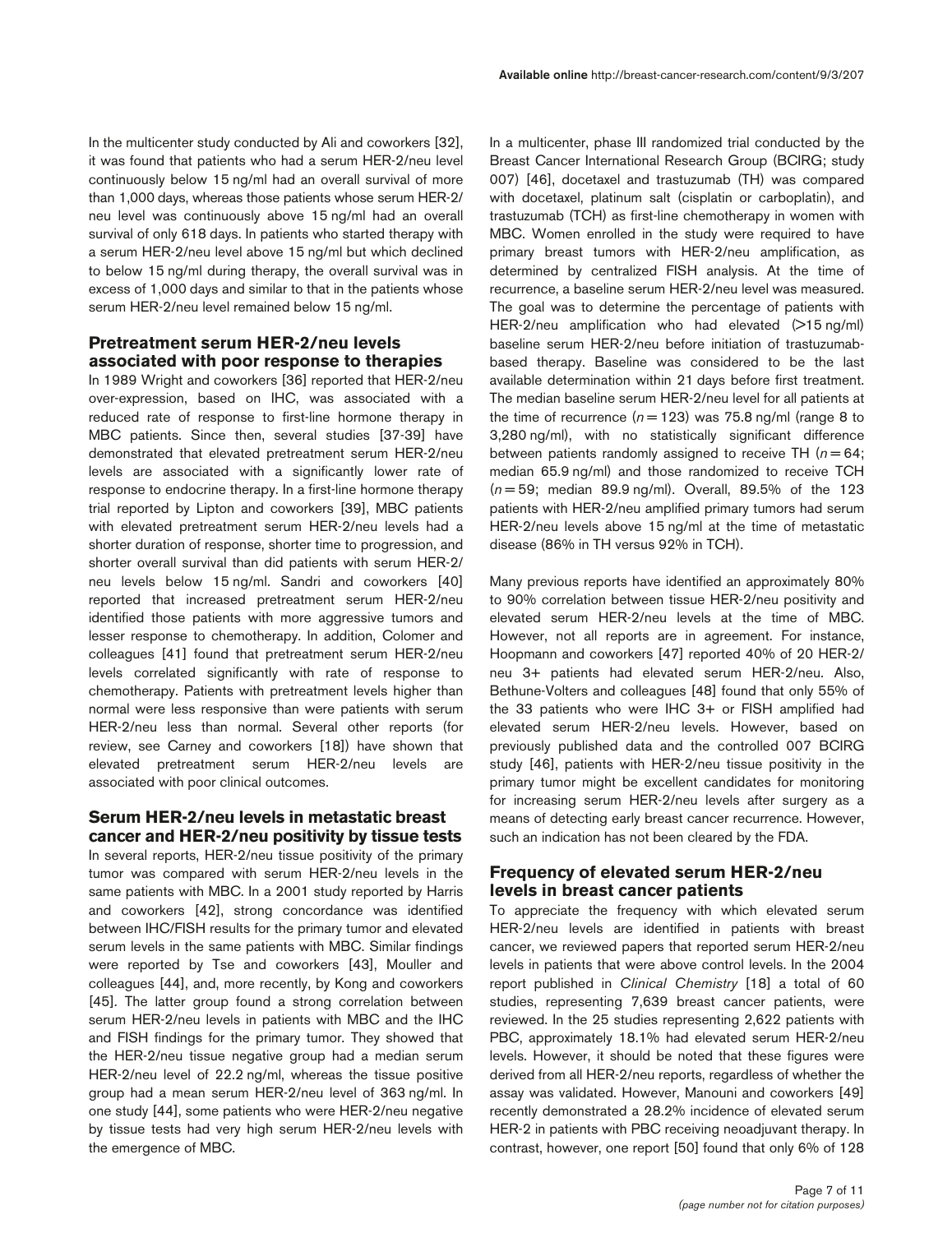PBC patients had an elevated serum HER-2/neu level. It is possible that PBC patients with elevated serum HER-2/neu levels have more extensive disease than understood.

In 50 publications representing 5,044 patients with MBC, we found (on average) that 48.6% (range 23% to 80%) had elevated serum HER-2/neu levels. In more than 40% of the reports, it was found that 50% or more of the MBC patients had elevated serum HER-2/neu levels [16]. Several recent papers [18,51-53] reported that 50% to 60% of MBC patients had an elevated serum HER-2/neu. This difference may have several explanations, such as differing patient populations or wider use of the standardized FDA cleared serum HER-2/neu test. It also may be that some reports employ hormone receptor-positive patients only whereas others include mixed populations. These data are in sharp contrast to the many publications indicating that only 20% to 30% of patients with PBC have HER-2/neu over-expression by IHC or FISH amplification. It also raises the possibility that HER-2/neu status can change, by whatever mechanism, from PBC to the MBC setting.

## **Comparison of HER-2/neu status in primary breast tumor and serum HER-2/neu level in metastatic breast carcinoma**

In a search of the literature, we also found numerous publications that demonstrated the existence of a population of women with PBC who were designated HER-2/neu negative by tissue testing but who developed serum HER-2/ neu levels above 15 ng/ml in MBC (for review, see the report by Carney and coworkers [18]). For example, Andersen and coworkers [54] found that 28 of the 82 patients (34%) who had IHC negative PBC developed elevated serum HER-2/ neu levels during MBC. Fehm and colleagues [53] also found that 34% of patients designated HER-2/neu negative by tissue testing had elevated serum HER-2/neu levels at the time of MBC.

The observation that a population of patients with a HER-2/neu negative primary tumor can develop elevated serum levels at MBC is consistent with the report by Zidan and coworkers [13]. Those investigators demonstrated the presence of a population of patients in whom HER-2/neu status was negative in the primary tumor but with HER-2/neu tissue positivity in the metastatic tumor. This also raises the question of whether circulating serum HER-2/neu can be used as a surrogate marker for the presence of a HER-2/neu positive tumor.

#### **HER-2/neu is more than just another tumor marker**

Several reports suggest that serum HER-2/neu levels are associated with tumor burden, HER-2/neu over-expression, and receptor activation. Molina and coworkers [55] showed that cleavage of the ECD leads to increased phosphorylation of the intracellular tyrosine kinase. This observation suggests that circulating HER-2/neu level not only is a marker of tumor

over-expression but also is indicative of the degree of receptor activation.

Ali and coworkers [56] and Fehm and colleagues [53] examined the question of whether serum HER-2/neu reflects tumor aggressiveness or is simply a surrogate marker of disease bulk. In the report by Ali and coworkers [56] pretreatment samples from 566 MBC patients were tested for serum HER-2/neu levels as well as for levels of CA15-3, a surrogate marker of tumor burden. They concluded that serum HER-2/neu is a significant independent predictive and prognostic factor in hormone receptor positive MBC patients, even when adjusted for tumor burden using CA15-3. In addition, Fehm and colleagues [53], using a multivariate analysis, also concluded that when serum HER-2/neu results were adjusted for tumor load with CA15-3, serum HER-2/neu remained an independent marker of tumor aggressiveness and reflected the biologic behavior of the tumor. Several other studies have also concluded that the combination of serum HER-2/neu and CA15-3 identifies a subset of patients with a worse prognosis when compared with one marker alone. However, it has also been reported on several occasions that there is a weak correlation between serum HER-2/neu and CA 15-3, but each provides important information about the biology of the tumor.

# **Monitoring serum HER-2/neu for detection of early recurrence**

Several reports have shown that monitoring serum HER-2/ neu levels after surgery in patients with HER-2/neu positive tissue may be beneficial in that it may permit earlier detection of breast cancer recurrence. In a report by Pichon and coworkers [57], serum HER-2/neu levels were measured before first metastasis in 128 out of 701 breast cancer patients, and 45% of these women had elevated serum HER-2/neu. In recurrent breast cancer, elevated serum HER-2/neu levels may permit early detection of occult metastasis and identification of patients with a high probability of shortened survival. This study also showed that elevated serum HER-2/neu levels before first metastasis were indicative of aggressive disease.

Fehm and colleagues [53] found that 27% of breast cancer patients with recurrence had elevated serum HER-2/neu levels 6 months before clinical signs or clinical diagnosis. This percentage increased to 50% of the patients who had elevated serum HER-2/neu levels at 3 months before clinical diagnosis. Isola and coworkers [58] reported that 37% of patients could be predicted to have recurrent breast cancer on the basis of increasing serum HER-2/neu levels 6 months before the actual clinical diagnosis.

Overall, a search of the literature found approximately 12 publications that reported an increase in serum HER-2/neu levels that could be measured 2 to 9 months before the actual clinical diagnosis of recurrent breast cancer [59].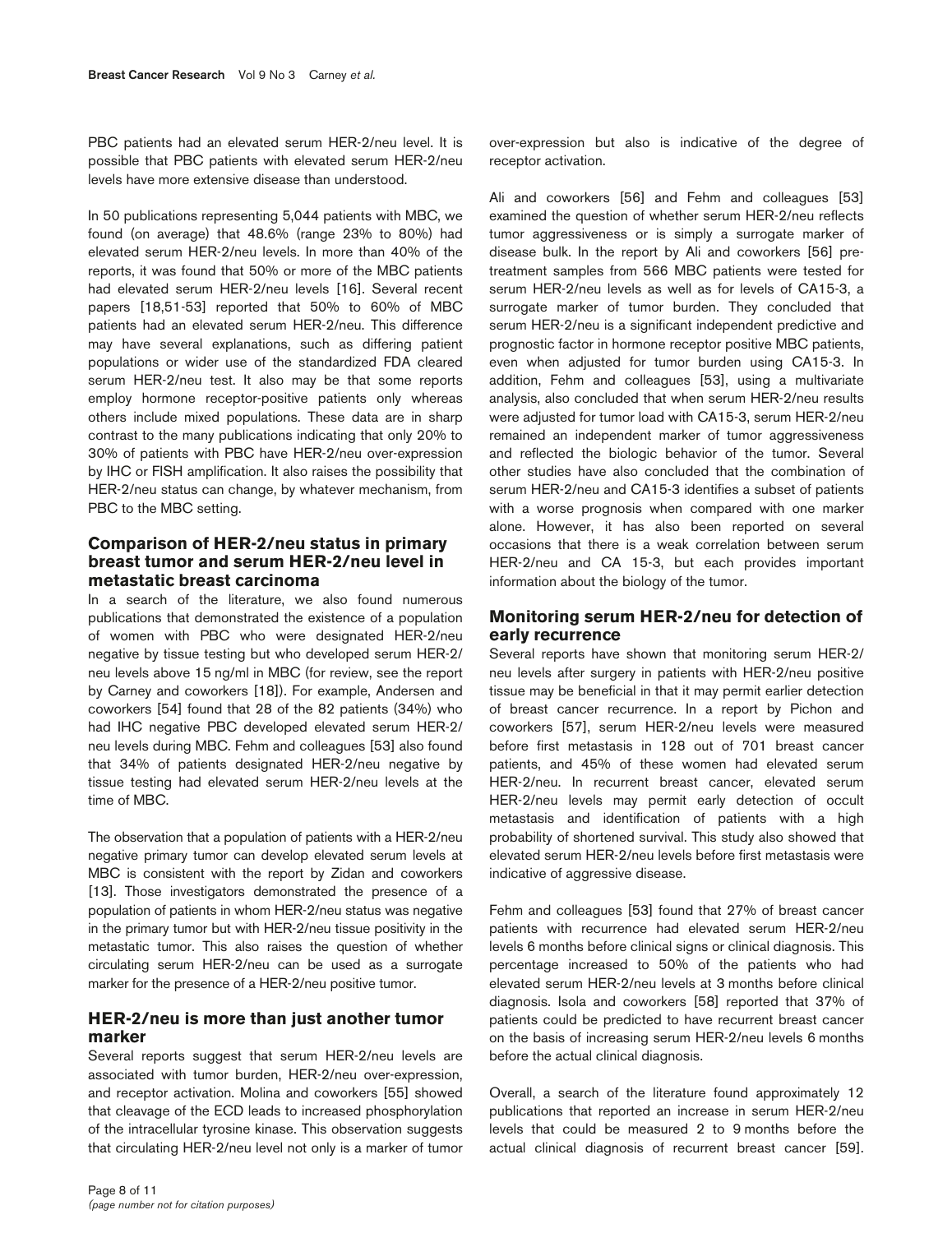Monitoring serum HER-2/neu levels in all HER-2/neu tissue positive patients might be a way to detect breast cancer recurrence earlier.

## **Conclusion**

HER-2/neu status is important information that is needed to guide therapy in patients with HER-2/neu positive breast cancer; therefore, accurate determination of HER-2/neu status by IHC or FISH is essential to providing appropriate treatment. Many studies now demonstrate that the HER-2/ neu status of the primary tumor may not accurately reflect the HER-2/neu status of patients receiving trastuzumab therapy in either adjuvant or metastatic setting. Therefore, one potential clinical use for the serum HER-2/neu test is to identify patients with an elevated serum HER-2/neu test but a negative HER-2/neu tissue test. This could be a reason to reevaluate the original tumor or a metastatic tumor by IHC and FISH for HER-2/neu positivity. Serum HER-2/neu is a test that should complement tissue testing, but it should not be used in place of IHC or FISH. However, use of the serum HER-2/neu test is not approved for selecting patients for trastuzumab therapy. No clinical studies have been performed to determine how patients with elevated serum levels will respond to trastuzumab.

Because most IHC and FISH studies report 20% to 30% HER-2/neu positivity in PBC, and several studies now show a 20% false-negative rate in primary breast tumors, a 50% proportion of MBC patients with elevated serum HER-2/neu is certainly a possibility. It is also possible, in light of the BCIRG 007 data [46], that recent reports in which the FDAcleared assay indicated that 50% to 60% of MBC patients can have elevated serum levels are real. Variations in this percentage observed over the years has been confused by the use of nonstandardized assays as well as studies that included patients with stage 2 or 3 breast cancer, such as the study conducted by Leyland-Jones and coworkers [28].

The most probable reason for a patient to be found to be HER-2/neu negative, however, is that the patient's tumor has less than the 10% 3+ positive cells required to be designated HER-2/neu positive. However, it is also likely that there are enough HER-2/neu positive cells in the primary tumor (regardless of cutoff) to generate a HER-2/neu positive metastatic breast cancer. Whatever the percentage of HER-2/neu positive cells is in the primary breast tumor, they could be the tumor cells with the biologic growth advantage and those most likely to migrate to distant sites and create metastatic tumors. However, based on recent recommendations by ASCO and CAP that more than 30% of cells be HER-2/neu 3+ by IHC for a patient to be considered HER-2/ neu positive, this should decrease of the rate of false-negative tissue results.

Several studies conducted during the past few years also support that as many as 50% to 60% of unselected MBC patients can have elevated serum HER-2/neu levels. However, the frequency of serum HER-2/neu elevation is higher in MBC patients selected for primary tumor HER-2/ neu positivity, as recently demonstrated by the BCIRG 007 study [46]. That study showed that 89.5% of MBC patients identified as HER-2/neu positive in the primary tumor by FISH amplification had elevated serum HER-2/neu levels (>15 ng/ml).

It is also possible that serum HER-2/neu testing could have clinical value in managing patients who specifically have HER-2/neu positive tumors. Studies are starting to emerge that show that the patients with the better clinical outcomes have HER-2/neu levels that are continuously below 15 ng/ml [22,32,34]. In trastuzumab-treated patients, studies also show that a drop of less than 20% in serum HER-2/neu level from pretreatment to post-treatment is associated with poor clinical outcome, as compared with those patients with a drop greater than 20%. Those patients who do not achieve a 20% decline might benefit from additional HER-2/neu inhibitors that are currently in clinical development. Clearly, these observations are exciting, and additional studies are needed to determine whether serum HER-2/neu can have clinical value in HER-2/neu positive patients and in patients receiving HER-2/neu directed therapies such as Tykerb.

With the emergence of many targeted therapies, it will be increasingly important that new mechanism-based circulating biomarkers, such as HER-2/neu, epidermal growth factor receptor, and vascular endothelial growth factor, be used in the metastatic cancer setting to monitor the efficacy of the targeted therapies and to select patients for targeted therapies. The goal of new diagnostic tests should be to use mechanism-based biomarkers, such as serum HER-2/neu, to routinely monitor patients from the time of first diagnosis and tumor removal in order to detect early breast cancer recurrence, with the intention being to institute therapeutic intervention earlier and hopefully to increase overall survival.

#### **Competing interests**

WC and RN are employees of Siemens Medical Solutions DX. AL and KL are employees of Penn State/Hershey Medical Center, Hershey Pa. SA is an employee of Lebanon Veterans Association Medical Center and Hershey Medical Center. SA and KL have received speking honoraria from Siemens and reimbursement for travel to scientific conferences. WC, RN, SA and AL do not own stock in Siemens.

> This article is part of a review series on *HER2 therapy*, edited by Mark Pegram.

Other articles in the series can be found online at http://breast-cancer-research.com/articles/ review-series.asp?series=BCR\_HER2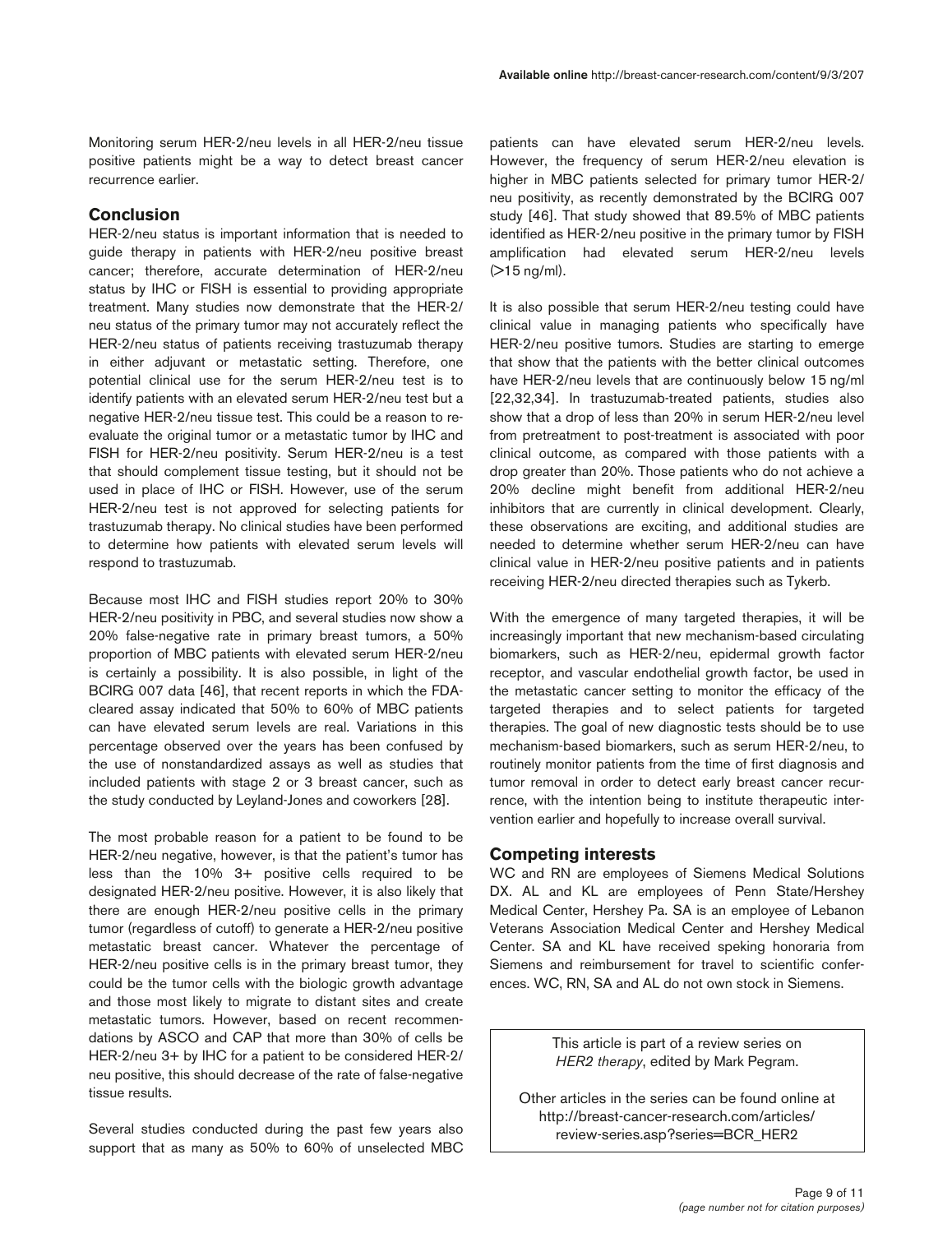#### **References**

- Slamon DJ, Leyland-Jones B, Shak S, Fuchs H, Paton V, Bajamonde A, Fleming T, Eiermann W, Wolter J, Pegram M, *et al*.: **Use of chemotherapy plus a monoclonal antibody against HER2 for metastatic breast cancer that overexpresses HER2.** *N Engl J Med* 2001, **344:**783-792.
- 2. Piccart-Gebhart MJ, Procter M, Leyland-Jones B, Goldhirsch A, Untch M, Smith I, Gianni L, Baselga J, Bell R, Jackisch C, *et al.*: **Trastuzumab after adjuvant chemotherapy in HER-2 positive breast cancer.** *N Engl J Med* 2005, **353:**1659-1672.
- 3. Joensuu H, Kellolumpu-Lethinen PL, Bono P, Alanko T, Kataja V, Asola R, Utrianinen T, Kokko R, Hemminki A, Tarkkanen M, Turpeenniemi-Hujanen T, *et al*.: **Adjuvant docetaxel or vinorelbine with or without trastuzumab for breast cancer.** *N Engl J Med* 2006, **354:**809-820.
- 4. Johnston SRD, Leory A**. Lapatinib: a novel EGFR/HER2 tryosine kinase inhibitor for cancer.** *Drugs Today* 2006, **42:**441-453.
- 5. Rabindran SK, Discafani CM, Rosfjord EC, Baxter M, Floyd MB, Golas J, Hallett WA, Johnson BD, Ramaswamy N, Overbeck E, *et al*.: **Anti-tumor activity of HKI-272, an orally active, irreversible inhibitor of the HER-2 tyrosine kinase***. Cancer Res* 2004, **64:** 3958-3965.
- 6. Wiedmann M, Fersthammel J, Bluthner T, Tannapfel A, Kamenz T, Kluge A, Mossner J, Caca K: **Novel targeted approaches to treating biliary tract cancer: the dual epidermal growth factor receptor and ErbB-2 tyrosine kinase NVP-AEE788 is more efficient than the epidermal growth factor inhibits getitinib and erlotinib.** *Anti-Cancer Drugs*, **17:**783-795.
- 7. Carlson RW, Moench SJ, Hammond EH, Perez EA, Burstein HJ, Allred C, Vogel CL, Goldstein LJ, Somio G, Gradishar WJ, *et al*.: **HER2 testing in breast cancer:NCCN task force report and recommendations.** *J Natl Compr Canc Netw* 2006, **4 Suppl 3:** S1-S22, quiz S23-S24.
- 8. Hanna VVM, Kwok K: **Chromogenic in-situ hybridization: a viable alternative to fluorescence in-situ hybridization in the HER2 testing algorithm.** *Mod Pathol* 2006, **19:**481-487.
- 9. Wolff AC, Hammond ME, Schwartz JN, Hagerty KL, Allred DC, Cote RJ, Dowsett M, Fitzgibbons PL, Hanna WM, Langer A, *et al*. **American Society of Clinical Oncology/College of American Pathologists guideline recommendations for human epidermal growth factor receptor 2 testing in breast cancer.** *J Clin Oncol* 2007, **25:**1-28.
- 10. Fornier MN, Seidman AD, Schwartz MK, Ghani F, Thiel R, Norton L, Hudis C: **Serum HER2 extracellular domain in metastatic breast cancer patients treated with weekly trastuzumab and paclitaxel: association with HER2 status by immunohistochemistry and fluorescence** *in situ* **hybridization and with response rate.** *Ann Oncol* 2005, **16:**234-239.
- 11. Perez EA, Suman VJ, Davidson NE, Martino S, Kaufman PA, Lingle WL, Flynn PJ, Ingle JN, Vissocher D, Jenkins RB: **HER-2 testing by local, central and reference laboratories in specimens from the north central cancer treatment group N9831 intergroup adjuvant trial.** *J Clin Oncol* 2006, **24:**3032-3038.
- 12. Reddy JC, Reimann JD, Anderson SM, Klein PM: **Concordance between central and local laboratory HER2 testing from a community-based clinical study***. Clin Breast Cancer* 2006, **7:** 153-157.
- 13. Zidan J, Dashkovsky I, Stayerman C, Basher W, Cozacov C, Hadary A: **Comparison of HER2 overexpression in primary breast cancer and metastatic sites and its effect on biological targeting therapy of metastatic disease.** *Br J Cancer* 2005, **93:** 552-556.
- 14. Edgerton SE, Merkel D, Moore DH, Thor AD: **HER-2/neu/erbBb2 status by immunohistochemistry and FISH: clonality and regression with recurrence and metastases.** *Appl Immunohistochem Mol Morphol* 2003, **111:**214-221.
- 15. Gancberg D, DiLeo A, Cardoso F, Rouas G, Pedrocchi M, Paesmans M, Verhest A, Bernard-Marty C, Piccart MJ, Larsimont D: **Comparison of HER-2/neu status between primary breast cancer and corresponding distant metastatic sites.** *Ann Oncol* 2002, **13:**1036-1043.
- 16. Lueftner DI, Dilk H, Henschke P, Geppert R, Dietel M, Stein H, Wernecke K, Possinger K, Heine B: **Concordance of HER-2/ neu expression of primary breast carcinomas and their metachronous distant metastases: results of a 10 year retrospective search in two university institutes of pathology [abstract 3045]***. Breast Cancer Res Treat* 2004, **Suppl 88:**127.
- 17. Regitnig P, Schippinger W, Lindhauer M, Samonigg H, Lax SF: **Change of HER-2/neu status in a subset of distant metastases from breast carcinomas.** *J Pathol* 2004, **203:**918-926.
- 18. Carney WP, Neumann R, Lipton A, Leitzel K, Ali S, Price C: **Potential clinical utility of serum HER-2/neu oncoprotein concentrations in patients with breast cancer.** *Clin Chem* 2003, **49:**1579-1598.
- 19. Payne RC, Allard JW, Anderson-Mauser L, Humphreys JD, Tenney DY, Morris DL: **Automated assay for HER-2/neu in serum.** *Clin Chem* 2000, **46:**175-182.
- 20. Luftner D, Cheli C, Mickelson K, Sampson E, Possinger K: **ADVIA Centaur HER-2/neu shows walue in monitoring patients with metastatic breast cancer.** *Int J Biol Markers* 2004, **19:**3.
- 21. Cook GB, Neamann IE, Goldblatt JL, Cambetas DR, Hussain M, Luftner D, Yeung KK, Chan DW, Schwartz MK, Allard WJ: **Clinical utility of serum HER-2/neu testing on the Bayer Immuno-1 automated system in breast cancer.** *Anticancer Res* 2001, **21:**1465-1470.
- Schippinger W, Regitnig P, Bauernhofer T, Ploner F, Hofmann G, Krippl P, Wehrschutz M, Lax S, Carney W, Neumann R, *et al*.: **The course of serum HER-2/neu levels as an independent prognostic factor for survival in metastatic breast cancer.** *Oncol Rep* 2004, **11:**1131-1136.
- 23. Schondorf T, Hoopmann M, Warm M, Neumann R, Thomas A, Gohring UJ, Carsten E, Mallmann P: **Serologic concentrations of HER-2/neu in breast cancer patients with visceral metastasis receiving trastuzumab therapy predict the clinical course.** *Clin Chem* 2002, **48:**1360-1362.
- 24. Esteva FJ, Valero V, Booser D, Guerra LT, Murray JL, Cristofanilli M, Arun B, Esmaeli B, Fritshe HA, Sneige N, *et al*.: **Phase II study of weekly docetaxel and trastuzumab for patients with HER-2 overexpressing netastatic breast cancer***. J Clin Oncol* 2002, **20:**1800-1808.
- 25. Pegram MD, Lipton A, Hayes DF, Weber BL, Baselga JM, Tripathy D: **Phase II study of receptor-enhanced chemosensitivity using recombinant humanized anti-p185 HER2/neu monoclonal antibody plus cisplatin in patients with HER2/neuoverexpressing metastatic breast cancer refractory to chemotherapy treatment.** *J Clin Oncol* 1998, **16:**2659-2671.
- 26. Cobleigh MA, Vogel CL, Tripathy D, Robert NJ, Scholl S, Fehrenbacher L: **Multinational study of the efficacy and safety of humanized anti-HER2 monoclonal antibody in women who have HER2 overexpressing metastatic breast cancer that has progressed after chemotherapy.** *J Clin Oncol* 1999, **19:**2639- 2648.
- 27. Wong W, Bajamonde A, Nelson B, Carney W, Mass R: **Baseline serum HER2 (sHER2) levels in the pivotal herceptin breast cancer trials: a comparison of 2 ELISA methods [abstract].** *Proc Am Soc Clin Oncol* 2000, **19:**77a.
- 28. Leyland-Jones B, Marty M, Baselga J, Gatzemeier U, Barton C, Lennon S: **Effects of trastuzumab (H) and chemotherapy on circulating HER2 extracellular domain (ECD) in patients with metastatic breast cancer (MBC) and non-small cell lung cancer (NSCLC) [abstract 570].** *J Clin Oncol ASCO Annual Meeting Proceedings* 2004, **22:**14S
- 29. Köstler WJ, Schwab B, Singer CF, Neumann R, Rucklinger E, Brodowicz T, Tomek S, Miedermayr M, Hejna M, Steger GG, *et al*.: **Monitoring of serum Her-2/neu predicts response and progression-free survival to trastuzumab-based treatment in patients with metastatic breast cancer.** *Clin Cancer Res* 2004, **10:**1618-1624.
- 30. Esteva FJ, Cheli CD, Fritsche H, Fornier M, Slamon D, Thiel R, Luftner D, Ghani F: **Clinical utility of serum HER-2/neu in monitoring and prediction of progression-free survival in metastatic breast cancer patients treated with trastuzumab-based therapies.** *Breast Cancer Res* 2005, **7:**R436-R443.
- 31. Tse C, Brault D, Gligorov J, Arien S, Neumann R, Capeau J: **Evaluation of serum HER-2, CA15-3, and CEA levels as predictive indicators of therapeutic response in metastatic breast cancer (MBC) treated by trastuzumab-based therapy [abstract].** *Clin Chim Acta* 2005, **355:**S431.
- 32. Ali SM, Esteva FJ, Fornier M, Gligorov J, Harris L, Kostler WJ, Luftner D, Pichon MF, Tse C, Lipton A: **Serum HER-2/neu change predicts clinical outcome to trastuzumab-based therapy [abstract]***. J Clin Oncol* 2006, **24:**18S.
- 33. Kashiwaba M, Inaba T, Wakabayaski G: **Serum HER-2/neu extra-cellular domain level predicts clinical response in the**